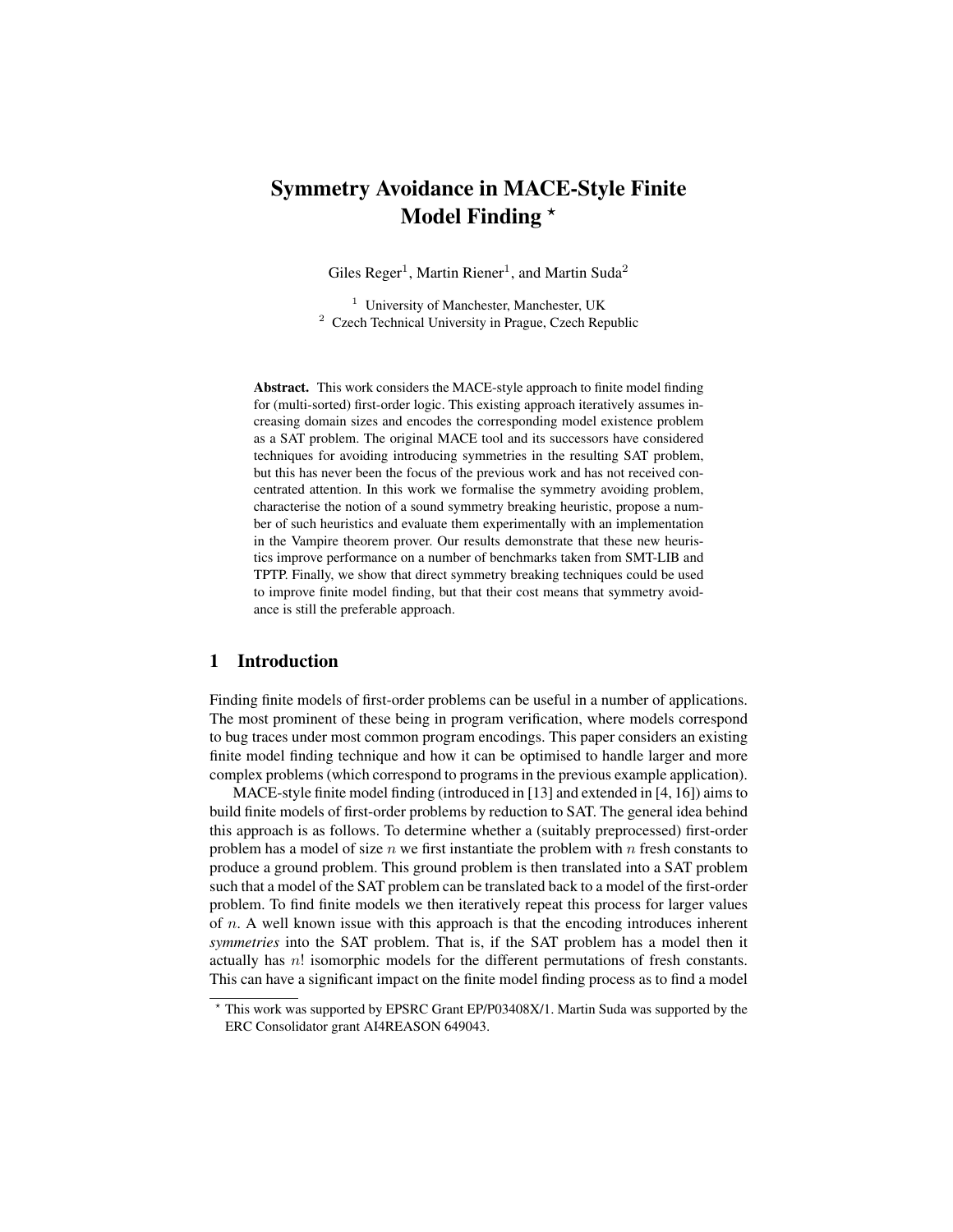of size n in the iterative setting, we must first refute the preceding  $n - 1$  cases and this tends to be much harder in the presence of symmetries.

The problem of introducing symmetries in the encoding process is orthogonal to the well-known problem of identifying existing symmetries in the original problem. In the main part of this paper we look at *avoiding* introducing symmetries in our encoding. At the end of the paper we consider existing work on *identifying and breaking* symmetries. The starting point of our work is that the process of processing each produced SAT problem to identify symmetries (many of which we introduce ourselves) is likely to introduce unnecessary overhead. Our experimental analysis finds that, in general, this is true, but there may be something gained on some problems by exploring a close integration of these techniques into the finite model finding process.

Previous work has considered methods for *avoiding* symmetries in the SAT encoding, but the topic has not received concentrated attention. The main approach (also taken here) is to introduce additional constraints that restrict the ways in which elements of the model may be mapped to the fresh constants. The contributions of this paper are

- a characterisation of the symmetry avoidance problem in our context (Section 3). This is an extension of restricted functional symmetry from Paradox [4] which was previously stated in a restricted way and without proof;
- a number of heuristic symmetry breaking constraints (Section 4);
- an experimental evaluation using the Vampire theorem prover [12] demonstrating their effectiveness at speeding up the finite model finding process (Section 5);
- an experimental study examining the use of static symmetry breaking techniques in our process and comparing these to symmetry avoidance (Section 6).

Before we present these contributions we briefly revisit the definition of MACE-style finite model finding (Section 2).

*A note on terminology.* In this paper we have chosen to call the addition of additional constraints to *avoid* symmetries introduced by our own encoding *symmetry avoidance* as we are avoiding adding symmetries. This is in contrast to the act of symmetry breaking where inherent symmetries are identified and additional constraints added to break them. We note that prior work [4] used the term symmetry breaking for what we call symmetry avoidance.

# 2 MACE-Style Finite Model Building for First-Order Logic

In this section we describe the finite model finding procedure (in a single-sorted setting), which is a variation of the approach taken by Paradox [4]. Our presentation here follows the one given in our previous work extending this approach to the multi-sorted setting [16]. For simplicity, we only consider the single-sorted setting here (but our later results lift to the multi-sorted setting).

Given a first-order problem S, the general idea is to create, for each integer  $n \geq 1$ , a SAT problem that is satisfiable if and only if problem  $S$  has a finite model of size  $n$ . To find a finite model we iterate over the domain sizes  $n = 1, 2, 3, \dots$  Below we introduce the key conceptual details and the previous work [16] provides further examples.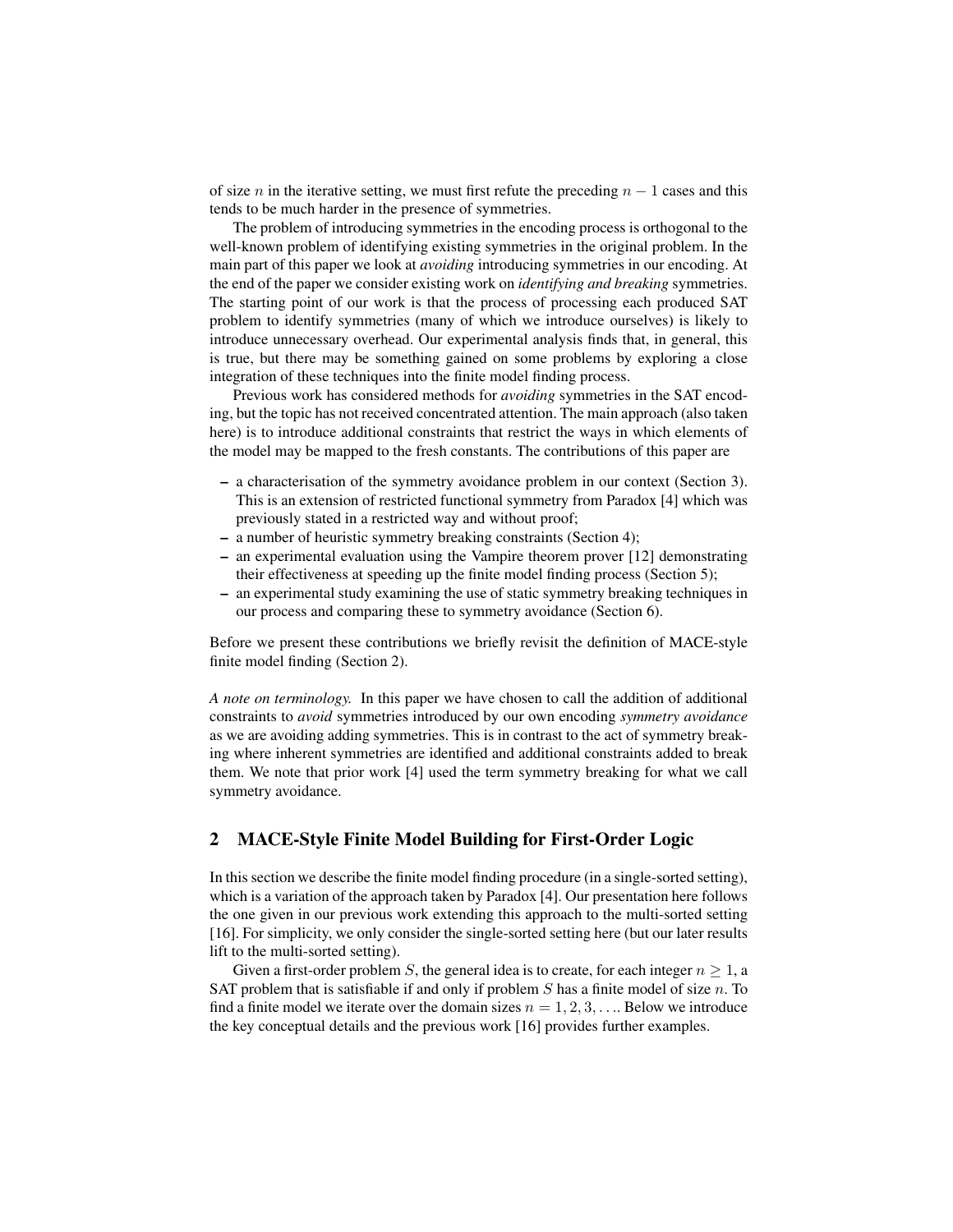*First-Order Logic.* We consider first-order logic with equality. A term is either a variable, a constant, or a function symbol applied to terms. A literal is either a propositional symbol, a predicate applied to terms, an equality of two terms, or a negation of either. The set of function and predicate symbols with associated arities defines the signature of a problem (constants are treated as function symbols with arity zero).

We assume all formulas are *clausified* using standard techniques (e.g. [14] and our recent work in [17]). A *clause* is a disjunction of literals where all variables are universally quantified (existentially quantified variables get replaced by Skolem functions during clausification). We assume familiarity with the notion of an *interpretation* and *model* of a set of clauses.

*DC-Models.* Let S be a set of clauses. Let us fix an integer  $n \geq 1$ . We extend the language by a set of distinct constants  $DC = \{d_1, \ldots, d_n\}$  not occurring in S. We will call these *domain constants*. An interpretation is a DC *-interpretation*, if (i) its domain is  $DC$  and (ii) it interprets every domain constant as itself. Every model of S that is also a DC -interpretation will be called a DC *-model* of S. If S has a model of size n, then it also has a DC-model. We say that S is n-satisfiable if it has a model of size n.

A DC *-instance* of a clause C is a ground clause obtained by replacing every variable in C by a constant in DC. A clause with k different variables has exactly  $n^k$  DCinstances, where  $n$  is the current number of domain constants. Let us denote by  $S^*$  the set of all DC -instances of the clauses in S.

Theorem 1. *Let* I *be a* DC *-interpretation and* C *a clause. Then* C *is true in* I *if and only if all* DC *-instances of* C *are true in* I*.*

*Principal Terms.* We cannot yet encode the existence of models of size n as a SAT problem, as DC -instances can contain complex terms.<sup>3</sup> By a *principal term* we mean either a constant or an application of a function symbol of arity greater than zero to domain constants. A ground atom is called *principal* if it is either a predicate symbol applied to domain constants or an equality between a principal term and a domain constant. We lift this notion to literals.

**Theorem 2.** Let  $I_1, I_2$  be DC-interpretations. If they satisfy the same principal atoms, *then*  $I_1$  *coincides with*  $I_2$ *.* 

Theorem 1 reduces n-satisfiability of  $S$  to the existence of a  $DC$ -interpretation of the set  $S^*$  of ground clauses. Theorem 2 shows that  $DC$ -interpretations can be identified by the set of principal atoms true in them. Next we introduce a propositional variable for every principal atom and reduce the existence of a  $DC$ -model of  $S^*$  to satisfiability of a set of clauses using only principal literals.

*The SAT Encoding.* The main step in the reduction is to transform every C into an equivalent clause  $C'$  such that  $DC$ -instances of  $C'$  consist (almost) only of principal literals (the exceptions are equalities between domain constants, which can be trivially

<sup>&</sup>lt;sup>3</sup> An alternative to encoding the problem into SAT is to target the EUF logic and use an SMT solver instead. This approach has been explored by Vakili and Day [21].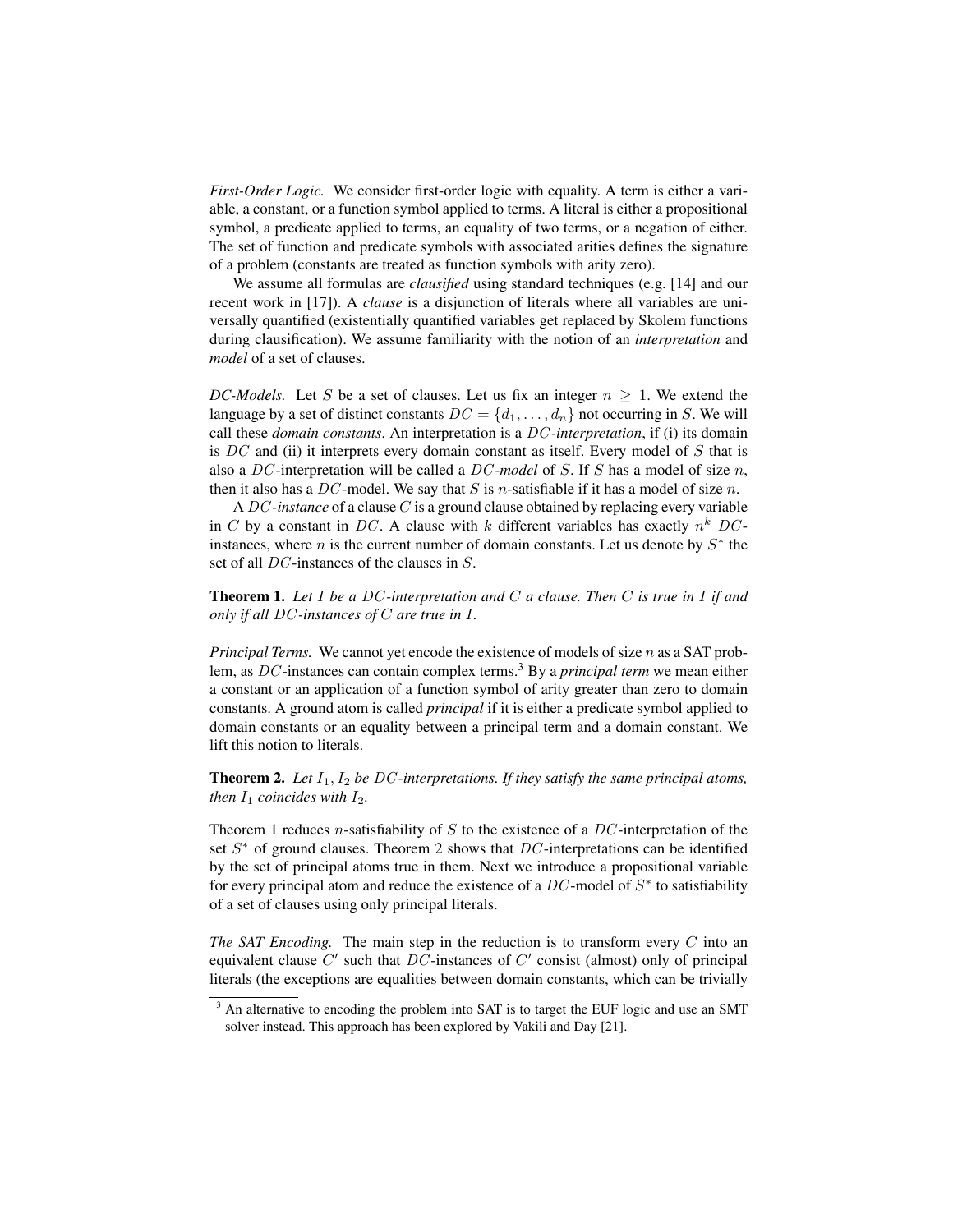removed). This transformation is known as *flattening* and ensures that all literals are of the form  $p(x_1, \ldots, x_m)$ ,  $f(x_1, \ldots, x_m) = y$ , or  $x = y$  or their negation. Every DCinstance of a flat literal is either a principal literal (for the first two cases), or an equality  $d_i = d_j$  between domain constants. We produce the DC-instances of each flattened clause where we immediately remove inconsistent domain constant equalities and omit instances that are tautologous due to equalities between the same constants.

The DC -instances by themselves do not sufficiently constrain the SAT problem as they do not capture what it means to be a function. To do this we add two further kinds of constraints. For each principal term  $p$  and distinct domain constants  $d_i, d_j$  we produce the *functionality axiom*  $p \neq d_i \vee p \neq d_j$ . These clauses guarantee that all function symbols are interpreted as (partial) functions. For each principal term  $p$  we produce the *totality axiom*  $p = d_1 \vee \ldots \vee p = d_n$ . These clauses guarantee, together with functionality axioms, that all function symbols are interpreted as total functions.

The following theorem underpins the SAT-based finite model building method:

Theorem 3. *Let* S *be a set of flat clauses and* S <sup>0</sup> *be the set of clauses obtained from* S<sup>\*</sup> as described above. More specifically, S' consists of 1) the non-tautologous DC*instances of the flattened versions of clauses in*  $S^*$ , 2) the functionality axioms corre*sponding to the principal terms, and 3) the totality axiom corresponding to them. Then* (*i*) all literals in S' are principal and (*ii*) S is n-satisfiable if and only if S' is proposi*tionally satisfiable (when understanding principal atoms as propositional variables).*

## 3 Characterising Symmetry Avoidance

The SAT problem produced above necessarily contains many symmetries. In particular, every permutation of DC applied to a DC-model will give a DC-model, and there are  $n!$  such permutations. This gives the SAT solver more work to do when refuting a model size (which it has to do  $k - 1$  times if the smallest model is of size k) as every possible interpretation needs to be refuted.

*Isomorphic DC-Models.* Let M be a DC-interpretation and  $\sigma$  a permutation of DC, i.e. a bijective function from DC to itself. There is always a DC-interpretation  $M_{\sigma}$ obtained by "relabelling" the domain constants in M according to  $\sigma$  such that  $\sigma$  is an isomorphism between M and  $M_{\sigma}$ .<sup>4</sup> For example, consider the clauses

$$
f(f(x)) = x \qquad a \neq b
$$

that have four possible  $DC$ -models captured by the following table

| $\boldsymbol{a}$ |       | $f(d_1) f(d_2)$   |       |
|------------------|-------|-------------------|-------|
| $1 \mid d_1$     |       | $d_2$ $d_1$ $d_2$ |       |
| $2 \mid d_1$     | $d_2$ | $d_2$             | $d_1$ |
| $3 \mid d_2$     | $d_1$ | $d_1$             | $d_2$ |
| $4 \mid d_2$     | $d_1$ | $d_2$             | $d_1$ |

<sup>&</sup>lt;sup>4</sup> This means that for every function symbol f of arity a we have  $M(f)(d_1, \ldots, d_a) = d$  if and only if  $M_{\sigma}(f)(\sigma(d_1), \ldots, \sigma(d_a)) = \sigma(d)$  and for every predicate symbol p of arity b we have  $M(p)(d_1, \ldots, d_b)$  if and only if  $M_{\sigma}(p)(\sigma(d_1), \ldots, \sigma(d_b)).$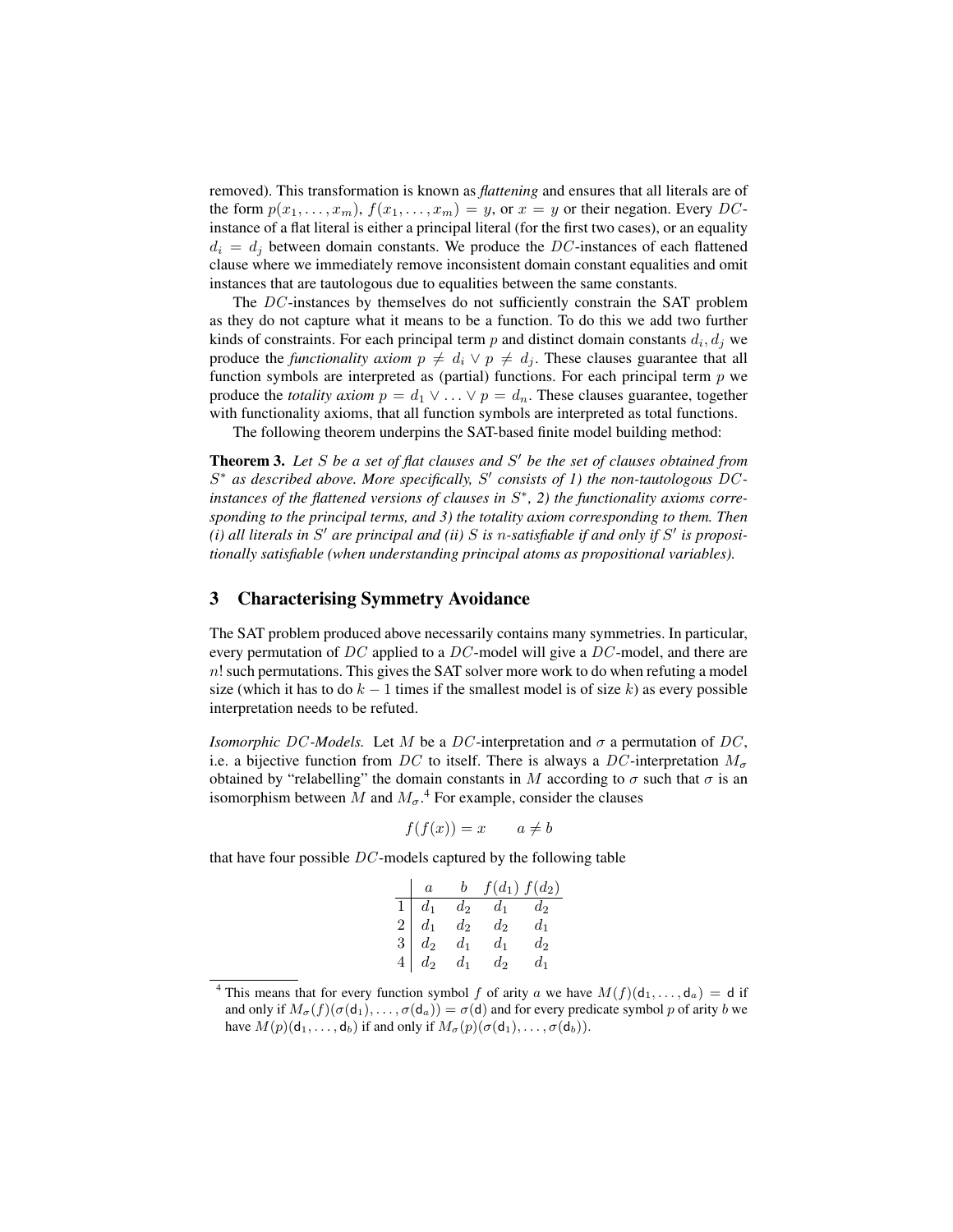where the first line captures the model M represented<sup>5</sup> by the set  $\{a = d_1, b =$  $d_2, f(d_1) = d_1, f(d_2) = d_2$ . The last line is then  $M_{\sigma}$  for  $\sigma = \{d_1 \mapsto d_2, d_2 \mapsto d_1\}.$ Similarly, the models represented by lines 2 and 3 are isomorphic under  $\sigma$ .

We can now characterise what we want to achieve via symmetry avoidance: the removal of isomorphic interpretations. To appreciate the following definition, recall that no domain constant  $d \in DC$  occurs in S (but some may occur in the introduced constraint C).

Definition 1 (Symmetry Avoidance). *A set of clauses* C *is said to be a* symmetry avoiding constraint *(SAC) if*

- *(i) not every*  $DC$ -interpretation is a model of  $C$ ,
- *(ii) for every set of clauses* S *and for every DC-model* M *of* S *there is a permutation* σ *of* DC such that  $M_{\sigma}$  is a DC-model of  $S \cup C$ .

For the previous example the constraint  $a = d_1$  would remove the isomorphic models represented by lines 3 and 4. This constraint satisfies (i) as we have two  $DC$ interpretations that are not models of it, and (ii) if we focus on this particular set of clauses for S we can see that we have already identified the necessary  $\sigma$ .

The question is then what form the constraint  $\mathcal C$  should take in general. Here we follow the work of Paradox [4]. We begin by assuming a total ordering on domain constants. We then fix a (finite) sequence of principal terms  $P$  and use this sequence to constrain the permissible DC-models. Let  $P = p_1, \ldots, p_m$ . We want to restrict DCmodels such that principal terms are assigned to domain constants *in order*, starting with  $p_1 = d_1$ . As S may imply equalities between principal terms we cannot straightforwardly assign  $p_i = d_i$ . Instead, we wish to specify that a principal term  $p_i$  is only interpreted as one of the first  $i$  domain constants, and, moreover, that the principal term  $p_i$  should only be interpreted as  $d_k$  if there is some principal term  $p_j$  such that  $j < i$  and  $p_j$  is interpreted as  $d_{k-1}$ . This naturally leads to the addition of two kinds of clauses. The first kind is

$$
p_i = d_1 \vee \ldots \vee p_i = d_i \tag{1}
$$

for  $i \leq \min(m, n)$ . Notice that these take a form of strengthened totality constraints for the respective  $p_i$ . The second kind translates to

$$
p_i \neq d_j \lor p_1 = d_{j-1} \lor \dots \lor p_{i-1} = d_{j-1} \tag{2}
$$

for  $1 < i \leq m$  and  $2 < j \leq i$ .<sup>6</sup> Together these capture the above notion of order. Let  $C_{\mathcal{P}}$  be the set of all such clauses.

In our previous example, given P as  $p_1 = a$ ,  $p_2 = b$  we would add the clauses

$$
a = d_1, \qquad b = d_1 \vee b = d_2,
$$

which would exclude the models represented by lines 3 and 4 in the previous table. Note that in this case we did not need constraints of the second kind (as previously observed).

 $\frac{5}{10}$  Recall that a DC-interpretation can be identified by the set of principal atoms true in it.

<sup>&</sup>lt;sup>6</sup> For  $j = 2$  the clauses contain  $p_1 = d_1$  which is always true given (1). For  $j > i$  the literal  $p_i \neq d_j$  and thus the corresponding constraint (2) follow from (1) and the functionality axioms.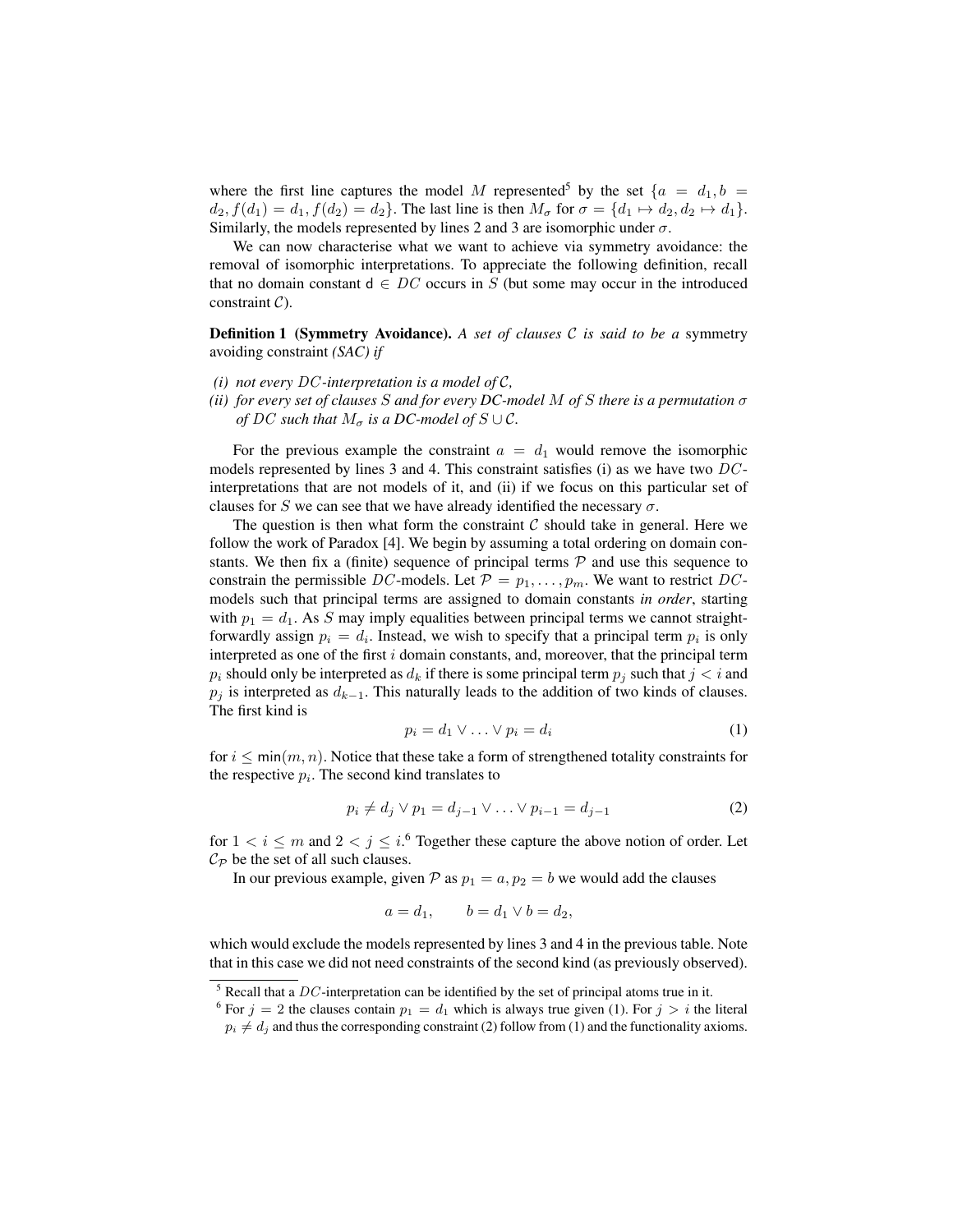Previously [4], this concept was introduced for ordering constants and extended to functions in a restricted sense. However, this previous work did not provide a proof that the approach is sound (does not exclude a possible model).

Let us, for the sake of clarity, also first consider the constant-only setting to later explain how it can be generalized.

## **Theorem 4.** Let  $P = p_1, \ldots, p_m$  be a non-empty sequence of constant symbols from *the problem signature. Then*  $C_{\mathcal{P}}$  *is a symmetry avoiding constraint.*

*Proof.* We show both parts of Definition 1. For (i), notice that since  $P$  is non-empty,  $C_{\mathcal{P}}$  contains the unit clause  $p_1 = d_1$  as an instance of (1) which is not satisfied by those DC-interpretations that do not map  $p_1$  to  $d_1$ . For (ii), given a DC-model M of S we construct  $\sigma$ , a permutation of DC, such that the isomorphic model  $M_{\sigma}$  additionally satisfies  $C_{\mathcal{P}}$ . We do this by describing a construction of the inverse mapping  $\sigma^{-1}$ . This is obviously equivalent, but makes the intuition more transparent.

Let us consider  $\mathcal{P}_M = \{M(p_i) | p_i \in \mathcal{P}\}\$ , the set of domain constants that are interpretation by M of some element of P, and denote its size by  $k = |\mathcal{P}_M|$ .<sup>7</sup> We set  $\sigma^{-1}(d_1) = M(p_1)$  and for every  $1 \lt i \leq k$  we pick  $\sigma^{-1}(d_i) = M(p_j)$  for the smallest j such that  $M(p_j)$  is not among  $\{\sigma^{-1}(d_1), \ldots, \sigma^{-1}(d_{i-1})\}$ . By construction, this function is injective and we can complete it to a permutation on  $DC$ , if necessary (i.e. if  $k < n$ ), by arbitrarily "pairing up" the remaining  $\{d_{k+1}, \ldots, d_n\}$  with the remaining values from  $DC \setminus P_M$ . This construction implements the intuitive idea of using the smallest "unused" domain constant  $d_i$  for interpreting a term  $p_i$  unless it is in the model already taking a value of some "used" domain constant. It is easy to verify that  $M_{\sigma}$ satisfies both the constraints (1) and (2) and  $C_{\mathcal{P}}$  is therefore a SAC.

The intuition for using general principal terms in  $P$  rather than just constants is that they provide another way of denoting domain elements in the model and may thus help us avoid further symmetries. E.g., we may not have enough constants, or the right constants. However, since non-constant principal terms directly refer to domain constants as arguments, we have an extra complication to deal with: while the construction from the proof of Theorem 4 is making sure it satisfies  $\mathcal{C}_{\mathcal{P}}$  in  $M_{\sigma}$ , it is looking at the original model M to decide what to do with each next  $p_i$ . Thus its natural extension to non-constant terms cannot proceed, unless the arguments of  $p_i$  have already established value in M via the partially constructed  $\sigma^{-1}$ .

As an example of this complication, consider the one-element sequence  $P$  with  $p_1 = f(d_1)$ . Until we decide what  $d_1$  from  $M_{\sigma}$  refers to in M, i.e. until we define  $\sigma^{-1}(d_1)$ , the construction cannot proceed.<sup>8</sup> Thus we pick  $\sigma^{-1}(d_1)$  arbitrarily at which moment it becomes "used". But if  $f$  does not happen to map this domain constant to itself in M, i.e. if  $M(f)(\sigma^{-1}(d_1)) \neq \sigma^{-1}(d_1)$ , the smallest "unused" domain constant for  $p_1$  in  $M_{\sigma}$  is  $d_2$ , i.e. we set  $\sigma^{-1}(d_2) = M(f)(\sigma^{-1}(d_1))$ . All in all, in this example, we can only restrict the symmetries by adding the following clause of the first kind (1) to  $\mathcal{C}_{\mathcal{P}}$  on behalf of  $p_1$ :

$$
f(d_1) = d_1 \vee f(d_1) = d_2,
$$

<sup>&</sup>lt;sup>7</sup> We necessarily have  $k \le m$  and  $k < m$  implies  $M(p_i) = M(p_i)$  for some  $i \ne j$ .

<sup>&</sup>lt;sup>8</sup> Speculating what this value could be if we proceed anyway is an interesting direction for further research not covered in this paper.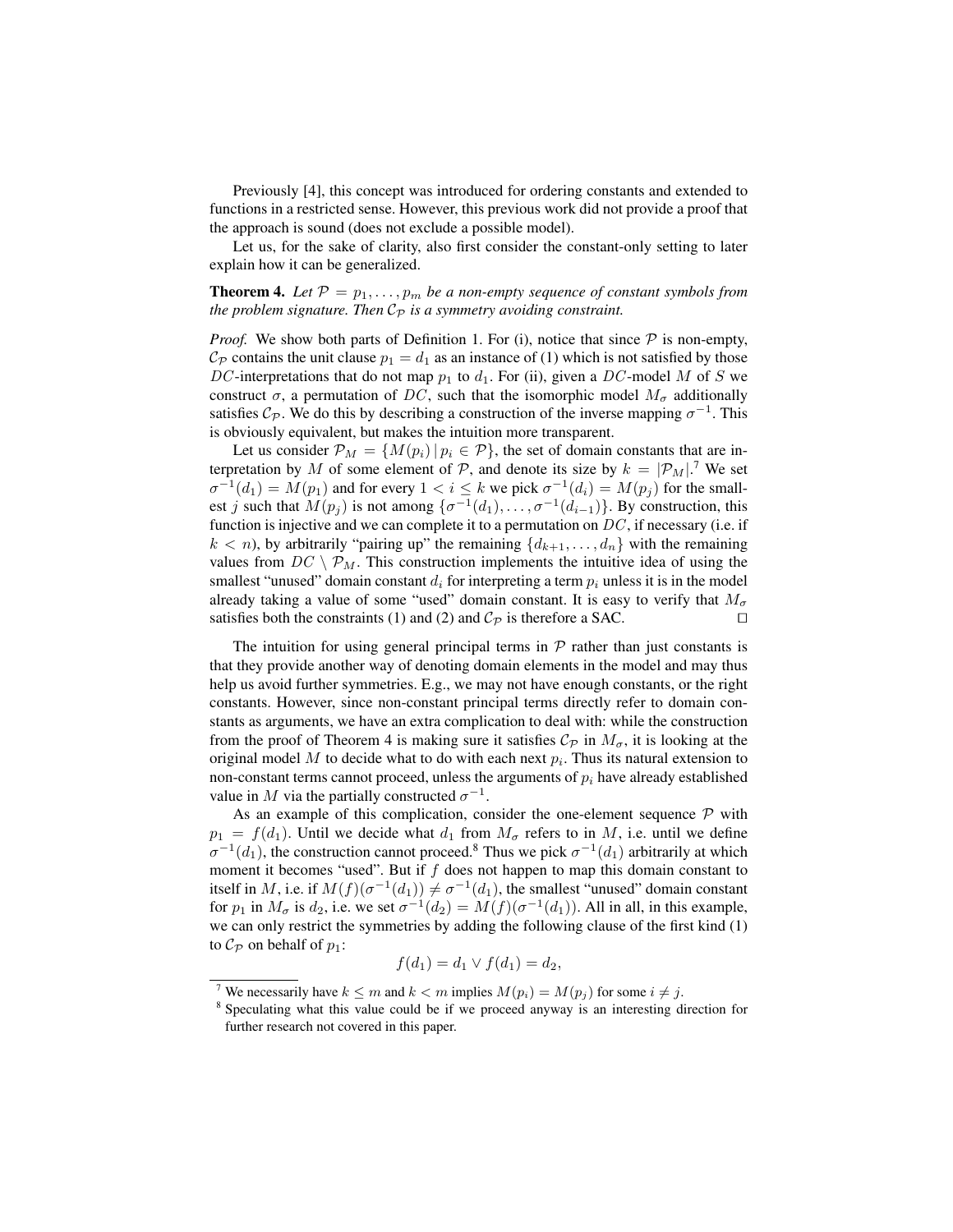but not the stronger  $f(d_1) = d_1$ . (It is easy to see how this would become unsound by considering an input problem containing the unit clause  $f(x) \neq x$ .)

Even if we require that in the sequence  $P$  a domain constant  $d_i$  does not occur as an argument of a principal term  $p_i$  unless  $i > j$  (which solves the above complication), it is not generally sound to add clauses of the second kind (2) for nonconstant principal terms. To see this, consider the sequence  $\mathcal P$  with  $p_1 = a, p_2 =$  $f(d_1)$ ,  $p_3 = f(d_2)$  and assume that after the straightforward  $\sigma^{-1}(d_1) = M(a)$ , we learn that  $M(f)(\sigma^{-1}(d_1)) = \sigma^{-1}(d_1)$  and thus we do not need to "use" a new domain constant to process  $p_2$ . However, similarly to the previous example, we are now forced to define  $\sigma^{-1}(d_2)$  before we can proceed to  $p_3$ . Moreover, it is easy to imagine a model M in which any choice of such next element results in  $M(f)(\sigma^{-1}(d_2)) \notin$  $\{\sigma^{-1}(d_1), \sigma^{-1}(d_2)\}\$  and we are forced to define  $\sigma^{-1}(d_3) = M(f)(\sigma^{-1}(d_2))$ . Thus the new model  $M_{\sigma}$  will satisfy  $f(d_2) = d_3$ , but also  $f(d_1) \neq d_2$  and  $a \neq d_2$ .

The following theorem reflects these observations and formalises and further generalises the results reported in [4].

**Theorem 5.** Let  $P = p_1, \ldots, p_m$  be a non-empty sequence of principal terms such that whenever a domain constant  $d_j$  occurs as an argument of a principal term  $p_i$  then  $j < i$ . $^{9}$  Moreover, let the domain constants appear in  $\mathcal P$  "in order", i.e. if  $d_j$  for  $j > 0$ *occurs in*  $p_i$  then there is  $i' \leq i$  such that  $d_{j-1}$  *occurs in*  $p_{i'}$ . Let  $\mathcal{D}_{\mathcal{P}}$  consist of all the *clauses of the first kind* (1) *and of the clauses of the second kind* (2) *for any*  $1 < i \leq m$ *and*  $2 < j \le i$  *such that*  $d_{j-1}$  *does not occur in any*  $p_{i'}$  *for*  $1 ≤ i' ≤ i$ *. Then*  $D_{\mathcal{P}}$  *is a symmetry avoiding constraint.*

*Proof.* Let us immediately focus on the sole non-trivial point of Definition 1, namely point (ii). As in the proof of Theorem 4 we recursively construct a permutation  $\sigma$  used for relabelling the elements of a given model M such that  $M_{\sigma}$  additionally satisfies  $\mathcal{D}_{\mathcal{P}}$ . And as before, we describe the construction of  $\sigma^{-1}$ . Let us by  $\sigma_i^{-1}$  denote the partial permutation obtained after processing the sequence  $P$  up to element  $p_i$  and let us initiate the construction with  $\sigma_0^{-1}$  as the empty mapping.

We now consider the *i*-th step of the construction for some  $1 \le i \le m$  assuming  $\sigma_{i-1}^{-1}$  is already defined. First, if there is a domain constant d which occurs in  $p_i$  that is not in the domain of  $\sigma_{i-1}^{-1}$ , we pick an arbitrary domain constant e not in the range of  $\sigma_{i-1}^{-1}$  and set  $\sigma_i'^{-1} = \sigma_{i-1}^{-1} \cup \{d \mapsto e\}$ . If this happens, we say that d enters the domain of  $\sigma^{-1}$  to *define an argument* of  $p_i$ . We may need to repeat this several times until we obtain  $\tau_i^{-1}$ , an extension of  $\sigma_{i-1}^{-1}$ , whose domain contains all the domain constants occurring in  $p_i$ . Let  $p_i = f(d_1, \ldots, d_a)$  and let  $e = M(f)(\tau_i^{-1}(d_1), \ldots, \tau_i^{-1}(d_a))$ . If e is in the range of  $\tau_i^{-1}$  we set  $\sigma_i^{-1} = \tau_i^{-1}$ . Otherwise, let d be the least domain constant not in the domain of  $\tau_i^{-1}$  and we set  $\sigma_i^{-1} = \tau_i^{-1} \cup \{d \mapsto e\}$ . In this case we say that d enters the domain of  $\sigma^{-1}$  to *stand for the value* of  $p_i$ . As in the proof of Theorem 4, we obtain the final  $\sigma^{-1}$  from  $\sigma_m^{-1}$  by "pairing up" the remaining domain constants "not yet" in the domain of  $\sigma_m^{-1}$  with the remaining domain constants "not yet" in its range arbitrarily. These domain constants are said to enter the domain of  $\sigma^{-1}$  to *finish it up*.

Let us now verify that  $M_{\sigma}$  satisfies  $\mathcal{D}_{\mathcal{P}}$ . We first look at clauses of the first kind (1). These are satisfied, because our construction maintains that the domain of  $\sigma_i^{-1}$ ,

<sup>&</sup>lt;sup>9</sup> In particular,  $p_1$  must be a constant.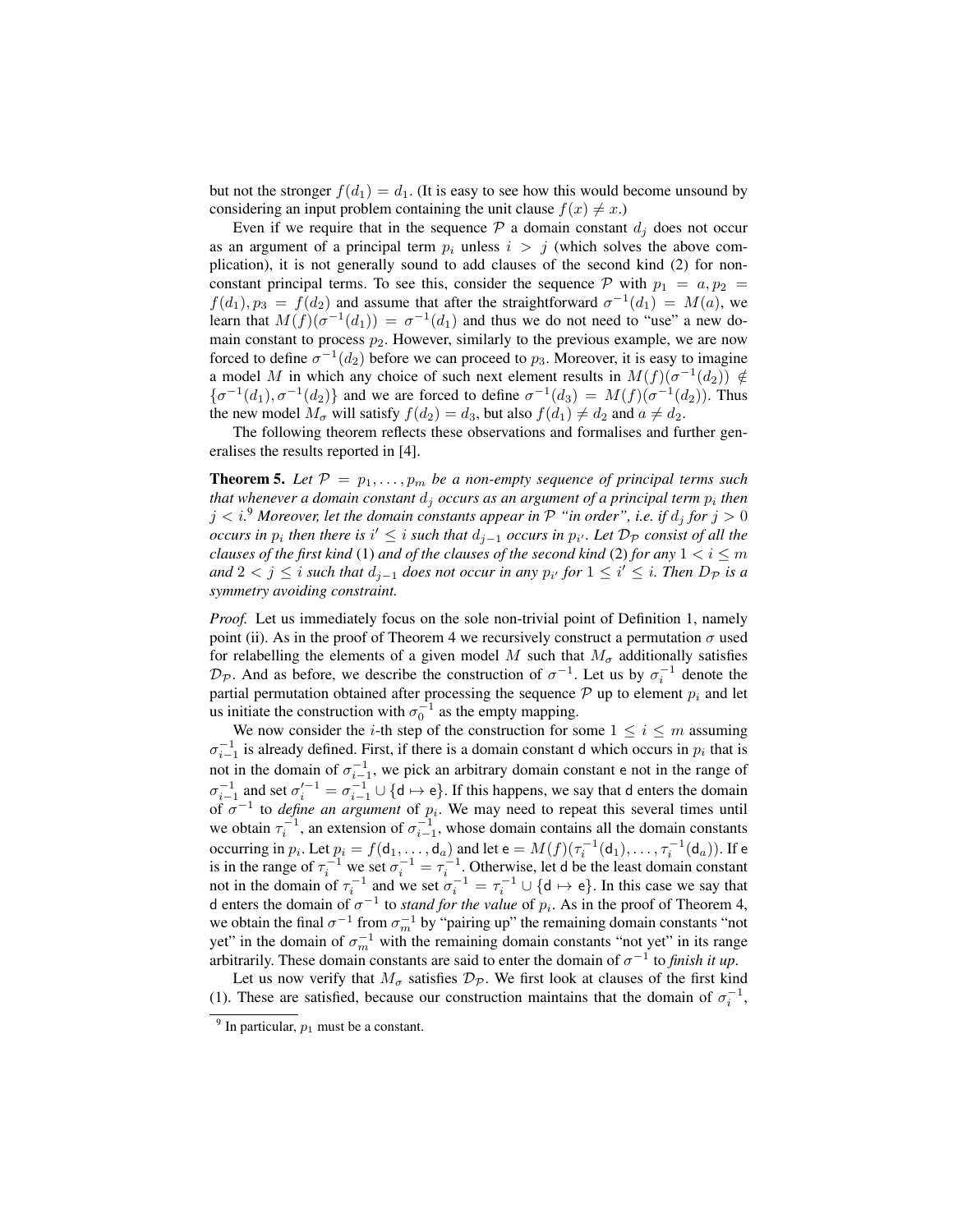which contains  $M_{\sigma}(p_i)$ , is always a subset of  $\{d_1, \ldots, d_i\}$ . To see this, we proceed by induction. First, the domain  $\sigma_0^{-1}$  is the empty set. Next, assuming that the domain of  $\sigma_{i-1}^{-1}$  is a subset of  $\{d_1, \ldots, d_{i-1}\}$  (the induction hypothesis), we check that the domain of  $\tau_i^{-1}$  is always a subset of  $\{d_1, \ldots, d_{i-1}\}$  using the assumption that whenever a domain constant  $d_j$  occurs as an argument of a principal term  $p_i$  then  $j < i$ . To finish, we recall that the construction only possibly adds one more element when extending  $\tau_i^{-1}$  to  $\sigma_i^{-1}$  and this is always the least domain constant "not yet" in the domain of  $\tau_i^{-1}$ .

Finally, we look at the clauses of the second kind (2). Let  $1 < i \leq m$  and  $2 < j \leq i$ and let

$$
C = (p_i \neq d_j \vee p_1 = d_{j-1} \vee \ldots \vee p_{i-1} = d_{j-1})
$$

be one such clause. Let us assume that C is false in  $M_{\sigma}$ . Because  $M_{\sigma}(p_i) = d_i$ , neither the domain constant  $d_j$  nor  $d_{j-1}$  did enter the domain of  $\sigma^{-1}$  to finish it up. Moreover, since  $M_{\sigma}(p_{i'}) \neq d_{j-1}$  for  $1 \leq i' < i$  the domain constant  $d_{j-1}$  did not enter the domain of  $\sigma^{-1}$  to stand for the value for any of these  $p_{i'}$ . Thus  $d_{j-1}$  must have entered the domain of  $\sigma^{-1}$  to define an argument of some  $p_{i'}$  for  $1 \leq i' \leq i$ . But then  $d_{j-1}$ occurs in some  $p_{i'}$  for  $1 \leq i' \leq i$  and C thus cannot be part of  $\mathcal{D}_{\mathcal{P}}$ .

## 4 Symmetry Avoidance Heuristics

The previous section characterised the notion of a symmetry breaking constraint determined by a list of principal terms  $P$ . In this section we propose a number of heuristics for selecting a good  $P$ . The underlying idea is that as we can only add  $n$  clauses of the 'first kind' (1) we want to pick the 'best' n principal terms, i.e. those that avoid most symmetries. The best set  $P$  is such that  $S$  together with  $C_P$  ensures that each element of  $P$  must be interpreted by a distinct domain constant. However, checking this is impractical and therefore we introduce heuristics for this.

To ensure completeness, we optionally enforce the constraints set out in Theorems 4 and 5 from the previous section by limiting the principal terms added to  $P$  where they would otherwise break these constraints. Note that the *diagonal* approach below naturally preserves these constraints in all cases and in most cases it is not necessary to restrict P. We preserve the option to run in an incomplete mode where it is no longer possible to report that a model cannot be found.

*Ordering function symbols.* The first heuristic considers how function symbols should be ordered. Consider the problem  $S = \{a = b, a = c, a \neq d\}$ , selecting  $p_1 = a, p_2 = b$ will not be as effective as selecting  $p_1 = a, p_2 = d$ . In the first case, the equality  $a = b$ induces a stronger constraint than the ordering. In the second case, the ordering constraint is stronger than that induced by the inequality  $a \neq d$ . We consider the following variations:

– *Occurrence.* By default, function symbols are ordered by their order of appearance in the input problem. This may perform poorly if similar functions (those whose interpretations overlap significantly e.g. principal terms are interpreted as the same domain constants) are defined close together in the input file; conversely it may perform well if differing function symbols are defined close together.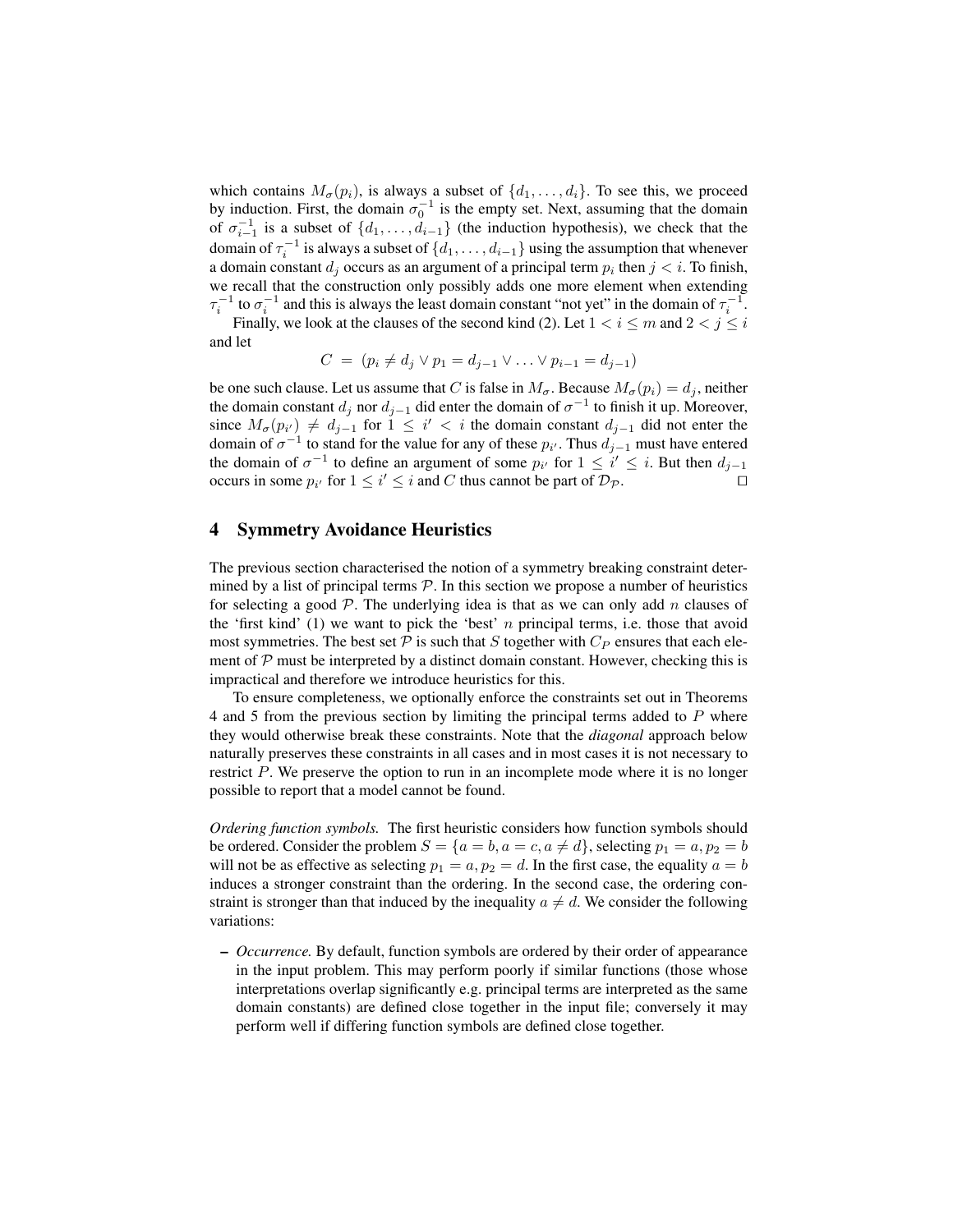- *Input Usage Frequency.* This orders symbols by their frequency in the input.
- *Preprocessed Usage Frequency.* This orders symbols by their frequency in the preprocessed clauses (pre-processing may copy some symbols many times).
- *Arity.* This orders symbols from the smallest to largest arity. The reasoning here is that it is simpler to show that functions with lower arity are distinct.

The hypothesis around using frequency is that the most used symbols are likely to be distinct. In case the opposite is true, in both frequency cases we also add their reverse. We also consider a *randomised* order.

*Ordering the construction of principal terms.* We consider how complex principal terms are ordered. One approach is to put all principal terms for one function before those for the other. But if the problem contains, e.g.  $f(x) = a$ , all principal f- terms already have the same interpretation and cannot be strictly ordered. Conversely, we may wish to order by argument value (all those with  $d_1$  before those with  $d_2$ ). But if the problem contains, e.g.  $f(x) = g(x)$  then again the interpretation of the principal f-terms must agree with the succeeeding g-term in the sequence  $f(d_1), g(d_1), f(d_2), g(d_2), \ldots$ such that their ordering constraint becomes ineffective. Based on these observations we consider the following variations which make use of an ordering  $\lt_f$  on function symbols and the ordering  $\leq_{DC}$  on domain constants.

- *Function First.* Orders principal term by  $\lt_f$  and then  $\lt_{DC}$
- *Argument First.* Orders principal terms by  $\lt_{DC}$  and then  $\lt_f$
- *Diagonal*. Orders principal terms for each function by  $\lt_{DC}$  and then for each function symbol in turn (according to  $\lt_f$ ) selects the next principal term *starting* with the *i*th term for the *i*th function e.g. we may have  $f(d_1), g(d_2), h(d_3), f(d_2), \ldots$

We also consider a *randomised* order.

*Restricting Symmetry Avoidance Clauses.* This heuristic does not consider the order of  $P$  but the clauses we add for P. Given principal terms P and a target model size n, we add *n* clauses of the first kind and  $|\mathcal{P}| \times n$  clauses of the second kind. The large number of these second kind of clauses may become too expensive for the SAT solver. Therefore, by default we restrict  $P$  to have at most n elements and we can optionally add a multiplier k (such that  $k \leq |\mathcal{P}| \times n$ ) to this.

### 5 Experimental Evaluation

In this section we experimentally address a number of research questions, evaluating the effectiveness of the techniques introduced earlier. Vampire relies on a schedule of strategies for attacking a problem and our evaluation reflects our desire to identify options of complementary strengths, as discussed elsewhere [15].

*Experimental Setup.* We considered problems from the TPTP [20] library (version 7.0) in the FOF or CNF format that were either (counter-)satisfiable or belong to the effectively propositional (Bernays–Schönfinkel) fragment (as this process is complete for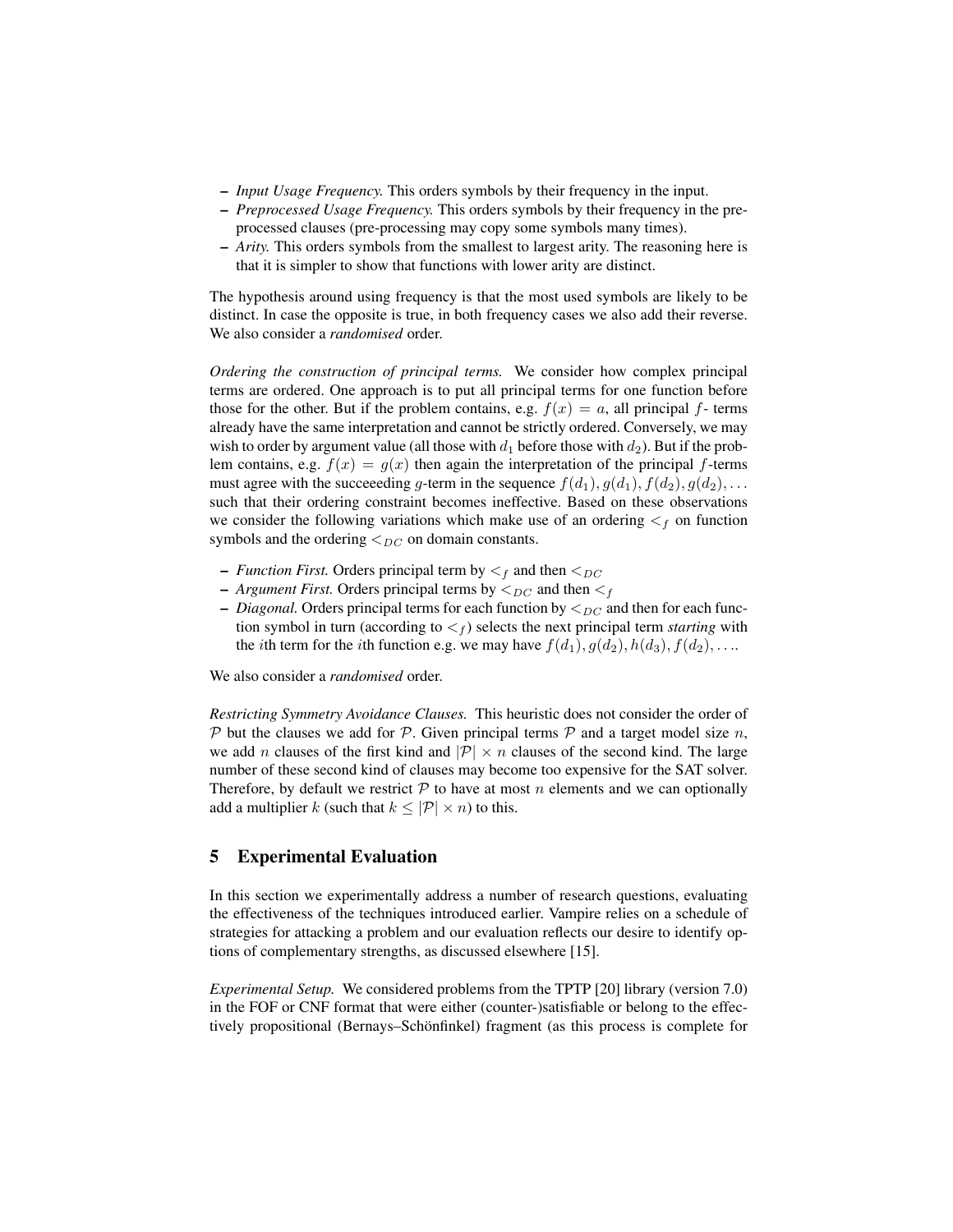| -fmbsso                    | -fmbswo                        | -fmbse                                                         |
|----------------------------|--------------------------------|----------------------------------------------------------------|
| occurrence                 |                                | <b>function_first</b> $\vert 0 = \mathcal{P} \vert$ as defined |
| input_usage                | argument_first $1 =$ empty $P$ |                                                                |
| preprocessed_usage         | diagonal                       | $ 2 = \mathcal{P}$ restricted to constants                     |
| random                     | random                         |                                                                |
| reverse_input_usage        |                                |                                                                |
| reverse_preprocessed_usage |                                |                                                                |
| arity                      |                                |                                                                |

Fig. 1. Option values for symmetry avoiding strategies (defaults in bold).

this fragment). We removed all problems known to only have infinite models (determined by Infinox [3]). This led to a set of 2790 problems of which 1512 are known to be satisfiable, 969 are known to be unsatisfiable and 23 are open problems.

The techniques described in the previous sections were implemented in the Vampire theorem prover.<sup>10</sup> The version of Vampire used in these experiments can be found online.<sup>11</sup> Experiments were run on the StarExec cluster [19], whose nodes are equipped with Intel Xeon 2.4GHz processors and 128 GB of memory. For each experiment we will report the number of problems solved with the time limit of 600 seconds.

The options related to symmetry avoidance covered were the order of symbols (-fmbsso) and the enumeration strategies between functions applied to domain constants only (-fmbswo). Further, we added options to turn off symmetry avoidance altogether (-fmbse 1) and to order only constants (-fmbse 2). We also limited vampire's proof search strategy to MACE style finite model finding (-sa fmb). Figure 1 summarises the options and their values (which correspond directly to those described in Section 4).

*Summary.* We ran 30 experiments with sensible<sup>12</sup> combinations of the above options. Across all experiments we solved 1901 out of 2790 problems. Out of these 1150 were shown to be satisfiable and 734 were shown to be unsatisfiable. The mean solution time for satisfiable problems was 8.3 seconds and for unsatisfiable problems it was 9.2 seconds. Table 1 provides some general statistics. On the left we see the best, mean, and worst solving times for problems. This means that the majority of problems are solved quickly by some strategy. But, only 58 problems were solved by all experiments. There were 264 problems that took longer than 10 seconds to solve where the difference between best and worst experiment was at least 5 seconds. These are interesting problems as they demonstrate real differences in solution times. Within this set, there is considerable variation between the best and worst solving times. Figure 2 illustrates the distribution of the *speedup* between best and worst strategy on this set. Very large speedups are seen where problems are solved in minutes by one strategy and seconds by another.

<sup>10</sup> https://vprover.github.io/

<sup>&</sup>lt;sup>11</sup> https://derivation.org/frocos2019

<sup>&</sup>lt;sup>12</sup> Some combinations are not sensible. For example, randomising the ordering of principal terms means that any ordering of function symbols will be ignored.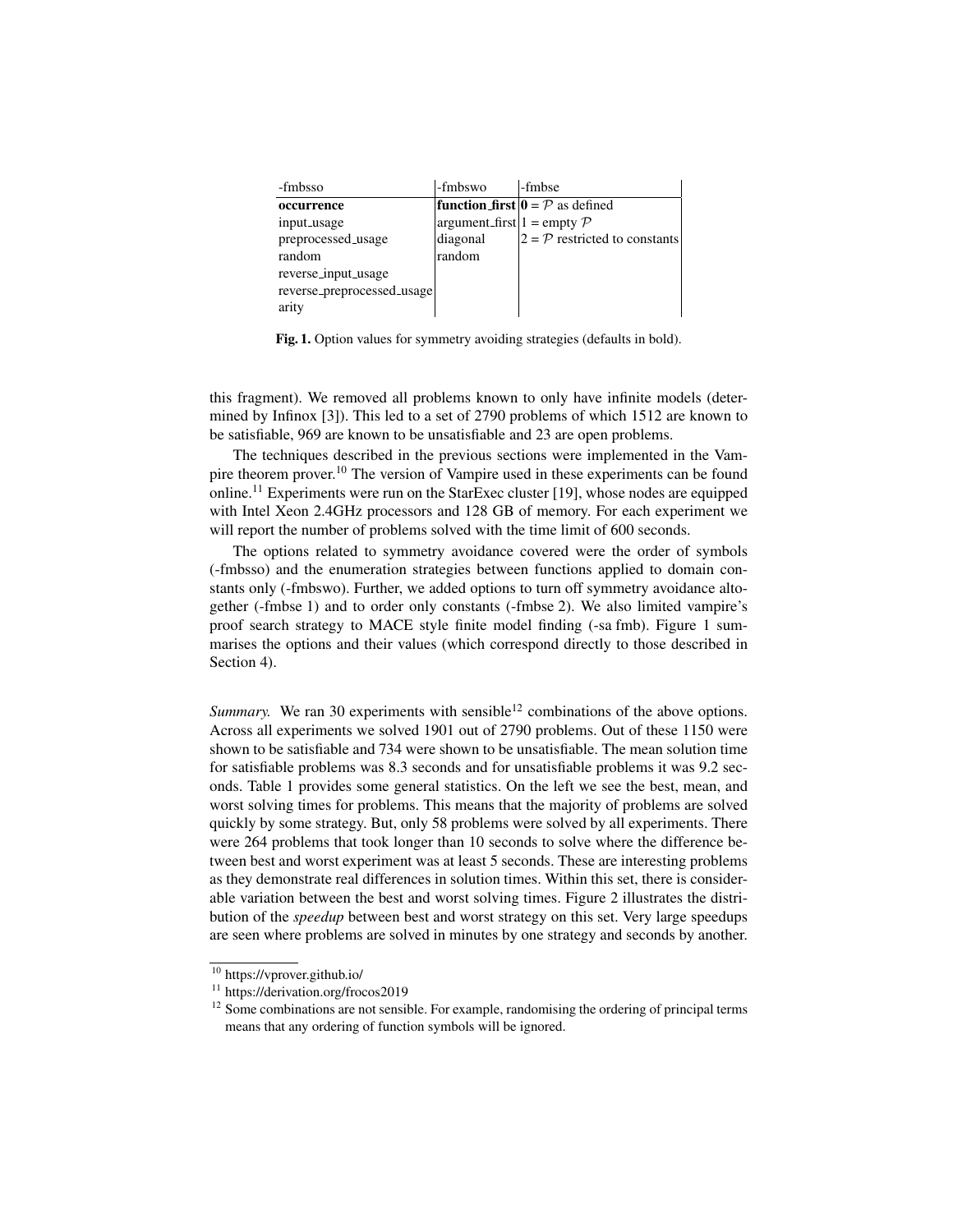Table 1. General statistics about problems solved.

|                                                      |                      | # problems solved in X time<br>$< 10s < 30s < 1m < 5m$ Total |                      |                                        |                      |                                                      |    |             |          |                                    |                                        | $\#$ problems solved in X experiments |
|------------------------------------------------------|----------------------|--------------------------------------------------------------|----------------------|----------------------------------------|----------------------|------------------------------------------------------|----|-------------|----------|------------------------------------|----------------------------------------|---------------------------------------|
| <b>Best</b><br>Mean<br>Worst                         | 1715<br>1673<br>1593 | 1797<br>1773<br>1686                                         | 1828<br>1817<br>1753 | 1888<br>1885<br>1859                   | 1901<br>1901<br>1901 | Satisfiable<br>Unsatisfiable 12                      | 46 | 1119<br>724 | 21<br>63 | All  < 25 < 20 < 10 < 5<br>15<br>2 | 15<br>$\mathfrak{D}$                   | 10<br>0                               |
|                                                      |                      | Speedup of best vs worst                                     |                      |                                        |                      |                                                      |    |             |          | Speedup of some avoidance vs none  |                                        |                                       |
| 100<br>90<br>80<br>70<br>60<br>Frequency<br>50<br>40 |                      |                                                              |                      | 120.00%<br>100.00%<br>80.00%<br>60.00% |                      | 70<br>60<br>50<br>Frequency<br>30<br>30<br>Frequency |    |             |          |                                    | 120,00%<br>100.00%<br>80.00%<br>60.00% | Frequency                             |

Fig. 2. Histograms of speedups comparing best and worst strategies and no avoidance with best strategy for our 264 interesting problems.

 $\begin{bmatrix} 10 \\ 10 \\ 0 \end{bmatrix}$ 

*Which Ordering Heuristics Perform Best?* Table 2 presents the results for comparing the different ordering heuristics introduced earlier. Since testing all combinations of options would lead to 84 constellations, we always vary one option and leave all others at their respective defaults. In each case we record how many problems that option was the best (fastest) for and what the mean speedup (over the second best) was in the case where the option was the best. Note that each line includes all strategies where that option was selected i.e. more than one experiment. Here we focus explicitly on problems taking  $> 10s$  as these are the ones that are, in principle, the harder problems.

Here we can see that the performance of different values is varied. Note that the speedup value addresses the question of how much we gain by adding a single strategy on top of the rest. However, this hides particular outlier cases. For example, the problem HWV052-1.007.004 was solved in 13s with the diagonal approach, the other principal term orders take at least 535s, a speedup of a factor of almost 38. Conversely, for NLP077-1. p the diagonal approach took  $10\%$  longer.

Of the function ordering options, the reverse frequency options fared worse than the standard frequency options, which supports a hypothesis that it is better to avoid symmetries on common symbols. Interestingly, randomising the order was hardly ever the best approach, suggesting that there is a benefit from our heuristic orderings. We are surprised that the arity option did not fare well. However, this may be attributable to the fact that the majority of functions in problems are typically of low arity anyway.

Of the principal term ordering options, the best approach was the function-first approach. This suggests that problems typically contain functions which are distinct in their arguments. It is interesting to note that the randomisation approach here fared very well. This suggests that there are orderings that perform well outside of our heuristics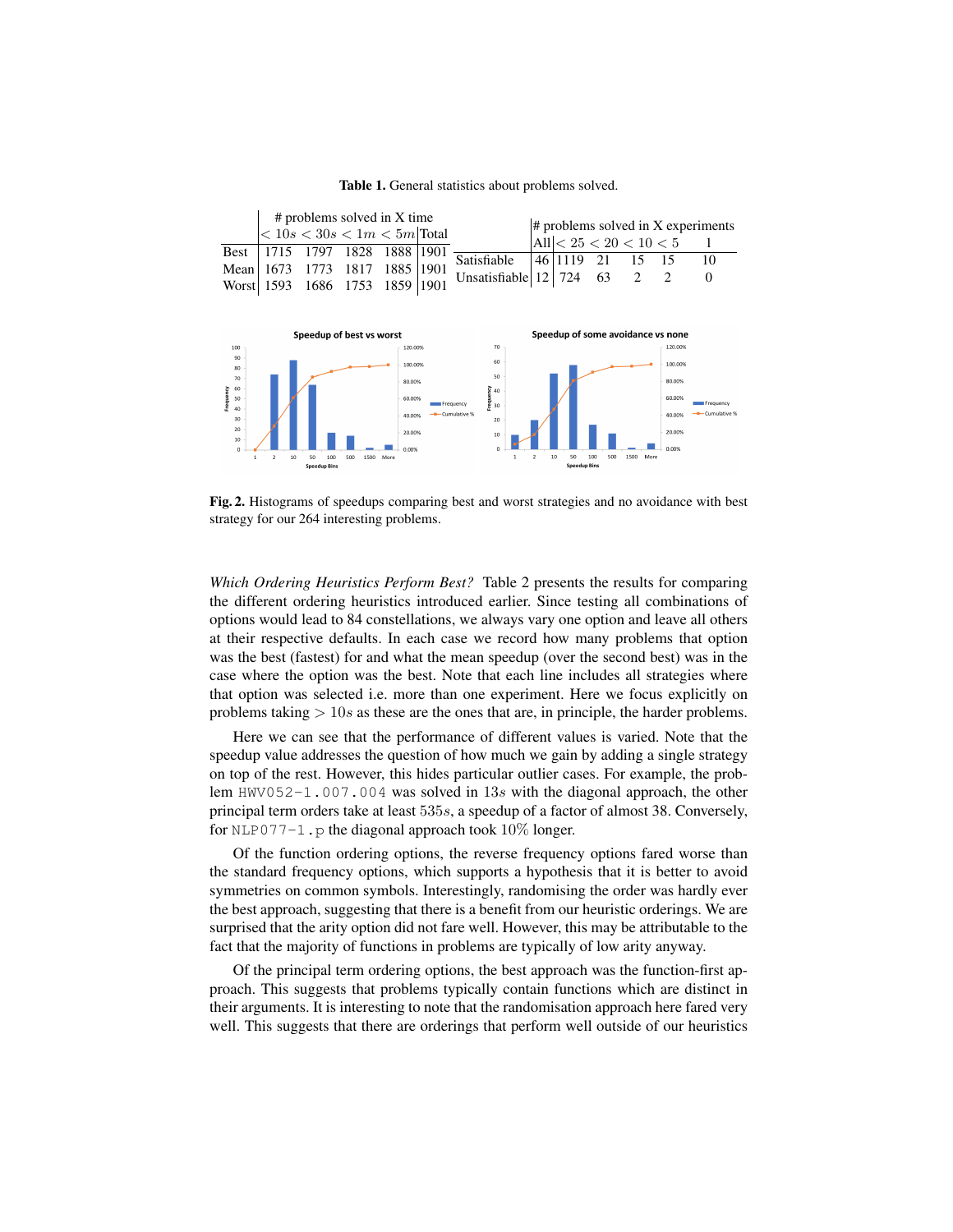**Table 2.** Comparing the different options for ordering heuristics for problems  $> 10s$ .

| Value                    |    | Best Mean Speedup |                |    |                   |
|--------------------------|----|-------------------|----------------|----|-------------------|
| occurrence               | 61 | 1.04              | Value          |    | Best Mean Speedup |
| input_usage              | 49 | 1.89              | function first | 72 |                   |
| reverse_input_usage      | 11 | 1.16              |                |    | 1.06              |
| preprocess_usage         | 44 | 1.04              | argument_first | 27 | 1.03              |
| reverse_preprocess_usage | 13 | 1.03              | diagonal       | 36 | 2.22              |
|                          | 12 | 1.04              | random         | 57 | 1.03              |
| arity                    |    |                   |                |    |                   |
| random                   |    | 1.01              |                |    |                   |

and we should inspect what elements of these random orders were beneficial and attempt to encode them in new heuristics.

*What is the Effect of Limiting Symmetry Avoidance Clauses?* Table 3 compares the results of limiting the size of  $P$  as some multiple of  $n$ . Here we can see that the number of solved problems increases monotonically. However, the amount of time taken to find solutions varies and in some cases restricting to  $n$  provides the

Table 3. Comparing the different values for limiting symmetry avoiding clauses.

|      |          |      | Value Solved Best Mean Speedup |
|------|----------|------|--------------------------------|
| 1    | 1884     | - 67 | 5.12                           |
| 5.   | 1882 127 |      | 4.03                           |
| 10   | 1883 130 |      | 7.71                           |
| 100  | 1886     | 88   | 4.23                           |
| 1000 | 1886 131 |      | 9.37                           |
|      |          |      |                                |

best (fastest) solution, whereas including more and more values in  $P$  can help in other situations. It is interesting to note that for the largest multiplier we see the biggest speedup. This suggests that where a large multiplier can be of use it will make a large difference. We will keep this option and the various values for strategy building.

*Does Symmetry Avoidance Always Help?* Next we question whether adding symmetry avoidance constraints is always helpful. Overall, there were 96 problems where the fastest solution was to not add symmetry avoiding constraints. On average the next fastest solution was 24% slower. The majority of these were short runs (under 10s), but in some cases the difference was significant. For example, problem  $ALG333-1$ . p was solved in 32s without symmetry avoiding constraints, but the next best solution solved it in 54s.

Furthermore, there were many problems only solved using symmetry avoidance. Without symmetry avoidance we only solve 173 of our 264 interesting problems (with 91 unsolved). On these problems, the resulting speedups are given in Figure 2. Again, we see that symmetry avoidance brings large performance gains. Although there are 12 problems where solving without symmetry avoidance is the best (fastest) strategy.

Our final question is whether restricting symmetry avoiding constraints to constants only has any benefit, or conversely whether there are cases where we need to avoid symmetries on non-constant terms. There were 55 problems where it was better (i.e. the solution was faster) to exclude non-function symbols from symmetry avoiding. This means that ordering principal terms is an interesting research question.

*How does this compare to Paradox?* Finally, we compare our results to Paradox. Overall, Paradox solves 48 problems that we do not solve and we solve 54 problems unsolved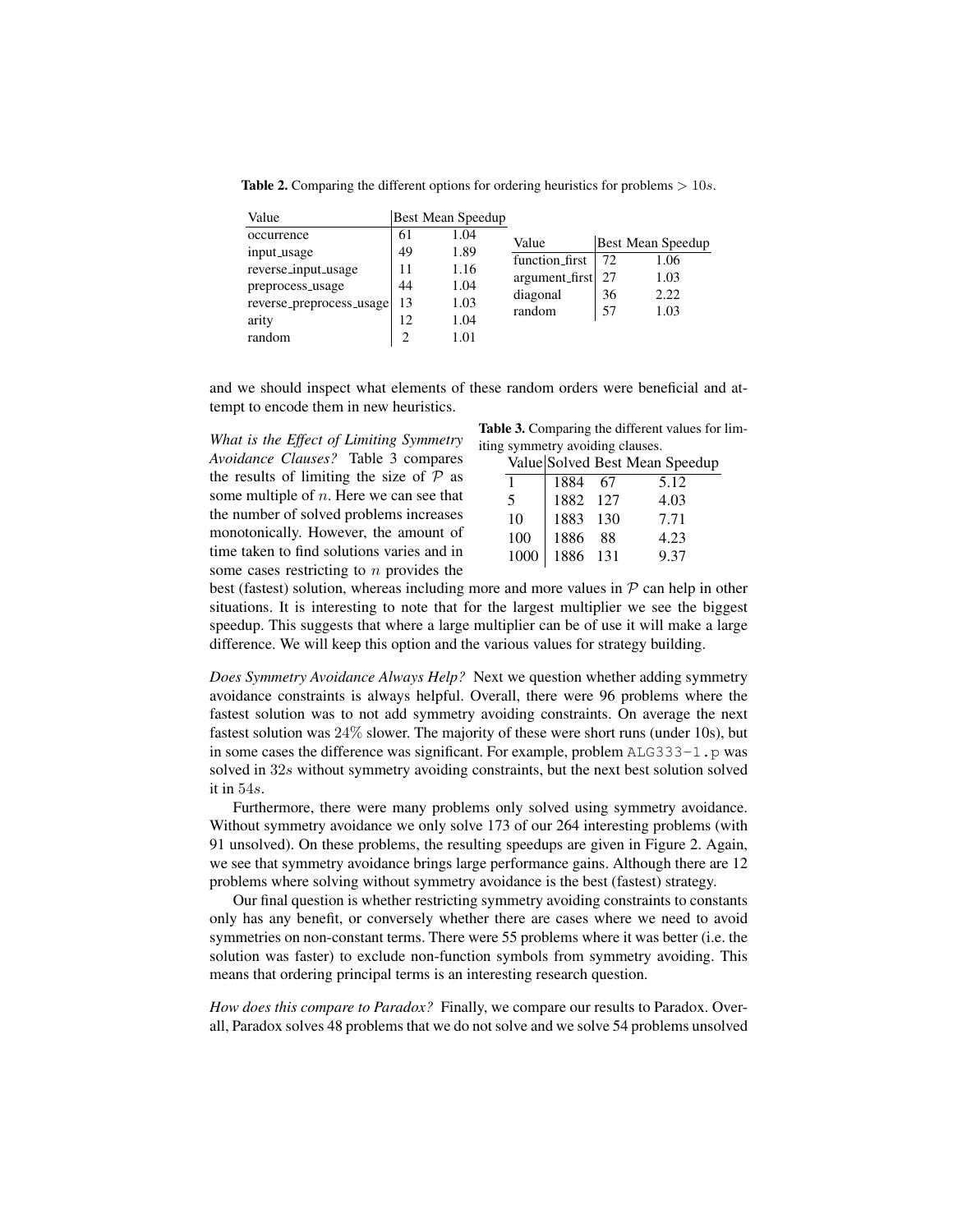by Paradox. All 54 of these problems rely on symmetry avoidance options. Of the interesting problems, roughly half (145) are solved more quickly by Paradox and the rest are solved more quickly by Vampire, out of these 36 problems are solved at least 10 times faster with Vampire.

*Discussion.* The above experimental results show that the issue of symmetry avoiding is important and that a portfolio solver such as Vampire needs many options available to it. These experiments have allowed us to *prioritise* options within our portfolio and suggest further exploration is required. In particular, we need to explore the correlation between the success of symmetry avoiding heuristics and the structure of properties, especially the number and distribution of function symbols with different arities.

## 6 Comparing Symmetry Breaking and Symmetry Avoidance

So far we have focussed on avoiding introducing new symmetries into the SAT problem. There also exist tools for identifying symmetries in SAT problems. In the final part of this paper we utilise one such tool to answer the following two questions:

- 1. Could incorporating static symmetry breaking improve the performance of finite model finding?
- 2. Are symmetry avoidance and symmetry breaking complementary (i.e. do the avoidance constraints help symmetry breaking) or is avoidance subsumed by breaking?

*The Symmetry Breaking Problem.* The symmetry breaking problem is similar to the symmetry avoiding one, but in a more general setting. Slightly informally, given a SAT problem S is it possible to produce some constraints C such that the models of S and S ∪ C are the same up to isomorphism, but there are fewer models of  $S \cup C$ . The problem of symmetries has been studied extensively in the constraint programming, the ASP and the SAT communities [10, 9, 18]. The main differentiation of the techniques lies between dynamic [22, 23, 2] and static [1, 7] symmetry breaking. The dynamic setting aims to identify and break symmetries during the solving process whilst the static setting updates the problem directly. In this work we focus on one of the best existing static symmetry breaking tools BreakID [7].

*Experimental Setup.* We select the same 2970 problems as in Section 5 and run finitemodel finding on each problem for 60 seconds, recording the SAT problems produced for each model size in the DIMACS format [11]. Note that for each problem where we explore up to model size n we will produce at least  $n - 1$  unsatisfiable SAT problems. Therefore, the majority of the SAT problems will be unsatisfiable.

We then run the BreakID static symmetry breaker [7] on each SAT problem for 60 seconds. BreakID produces a copy of the problem with additional constraints added that break identified symmetries in the problem. This will cover both symmetries in the original problem and any symmetries introduced via our encoding. Finally, we run Minisat [8] on each SAT problem (this is the SAT solver used by Vampire internally).

We repeat the above experiment for different heuristics. To establish a baseline, we start without symmetry avoidance and investigate symbol orders by occurrence and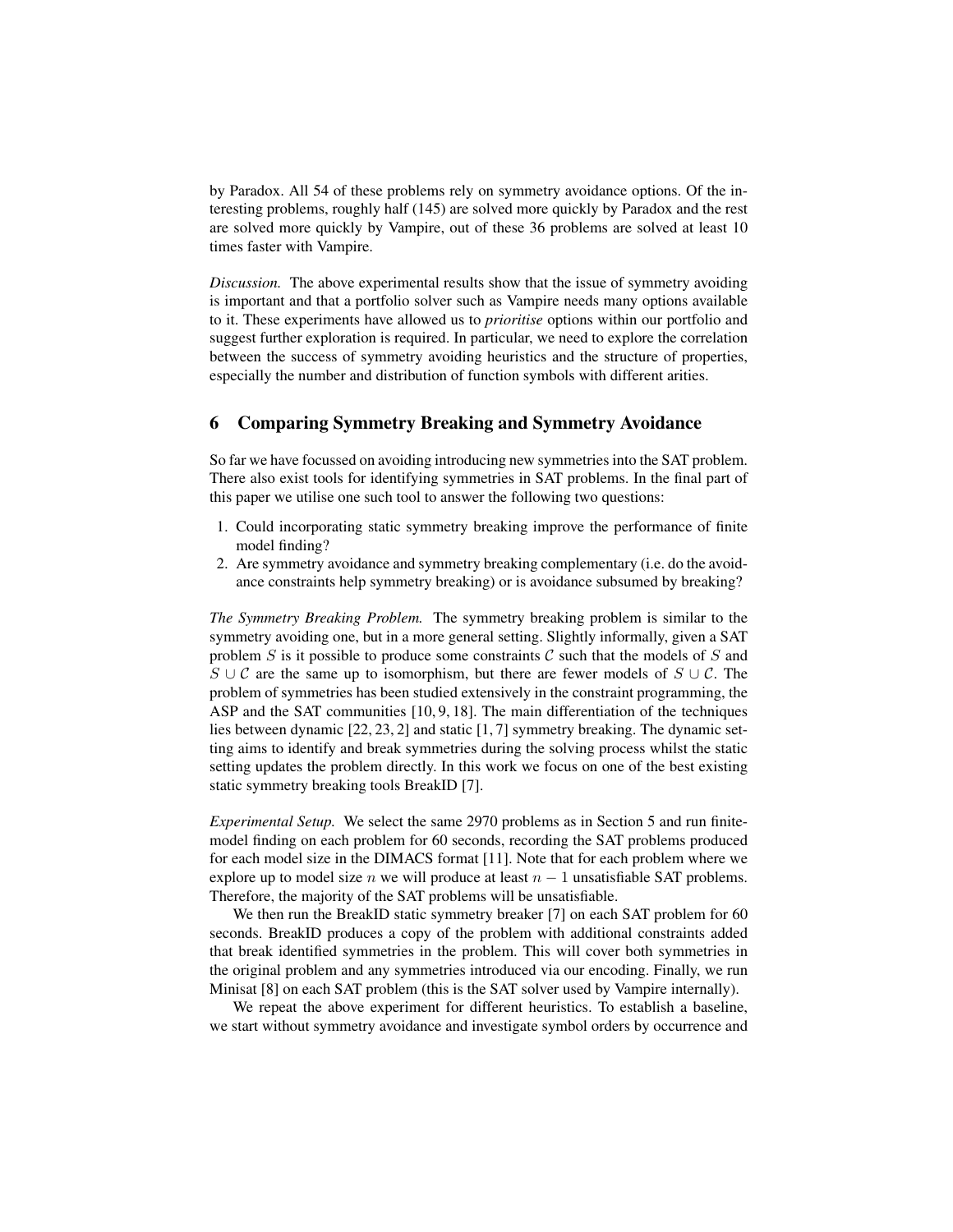Table 4. Comparing solving with and without breaking. T/O means timeout and BiD means BreakID.

| Without Breaking                                                |  | With Breaking |  |                     |  | Gained Lost Loss / Gain |
|-----------------------------------------------------------------|--|---------------|--|---------------------|--|-------------------------|
| Sat Unsat T/O Sat Unsat T/O (BiD) T/O (Sat) Sat Unsat Sat Unsat |  |               |  |                     |  |                         |
| 1,194 12,919 423 954 11,991                                     |  | 1.435         |  | 156 3 191 262 1,171 |  | 7.39                    |

Table 5. Solving statistics by SAT problem. T/O means timeout and BiD means BreakID.

|                                                                                          |  |               |  | Without BreakID   With BreakID   Gained   Lost   Loss |                 |  |  |  |
|------------------------------------------------------------------------------------------|--|---------------|--|-------------------------------------------------------|-----------------|--|--|--|
| Options Total                                                                            |  | Sat Unsat T/O |  | Sat Unsat T/O T/O Sat Unsat Sat Unsat Gain            |                 |  |  |  |
|                                                                                          |  |               |  |                                                       | $(BiD)$ $(Sat)$ |  |  |  |
| prepro, ff $ 13,791 1,289$ 12,242 260 $ 1,067$ 11,441 1,062 221 4 15 $ 230$ 831 $ 55.84$ |  |               |  |                                                       |                 |  |  |  |
| occ, ff   $ 13,788 1,272\;12,254\;262 1,062\;11,421\;1,063\;221 $ 2 $ 15 224\;861 63.82$ |  |               |  |                                                       |                 |  |  |  |

preprocessed usage that fared well before (see Table 2). In both cases we construct terms by functions first. The system used for the experiments is an Intel Xeon E5520 with 2.27GHz and 16GB memory.

#### 6.1 The Effect of Symmetry Breaking

First we look at the effect that static symmetry breaking can have on the finite-model finding process independently of our symmetry avoidance heuristics. Running finitemodel finding using the default strategy (without symmetry avoidance) produces 14,536 SAT problems. Table 4 reports the difference between running with and without static symmetry breaking. Overall, more problems are solved without symmetry breaking than with. However, this is mainly due to the timing out of the static symmetry breaking process. There are 194 SAT problems that are solved with static symmetry breaking that were not solved without it. This represents an opportunity for making further progress in the finite model finding process. As expected, this has a far greater effect on the unsatisfiable problems, which will partly be due to the fact that over 80% of problems are unsatisfiable and partly due to the fact that these are fundamentally harder.

In this we spent 60 seconds on static symmetry breaking and 60 seconds on SAT solving. The next question to ask is whether the time spent on static symmetry breaking can be justified. In 1,811 experiments the time spent on breaking and solving combined is roughly equivalent to that of solving by itself without breaking. In 1,062 problems the solution was faster without breaking, leaving 56 problems where the combination of breaking and solving performed faster than solving without breaking.

This experiment shows that whilst static symmetry breaking can help on a small number of problems, in general it reduces performance.

#### 6.2 Comparing Breaking and Avoidance

Next we want to see what happens when we combine the symmetry avoiding heuristics with static symmetry breaking. To do this we run the two best symmetry avoiding strategies from the previous section and repeat the above experiment.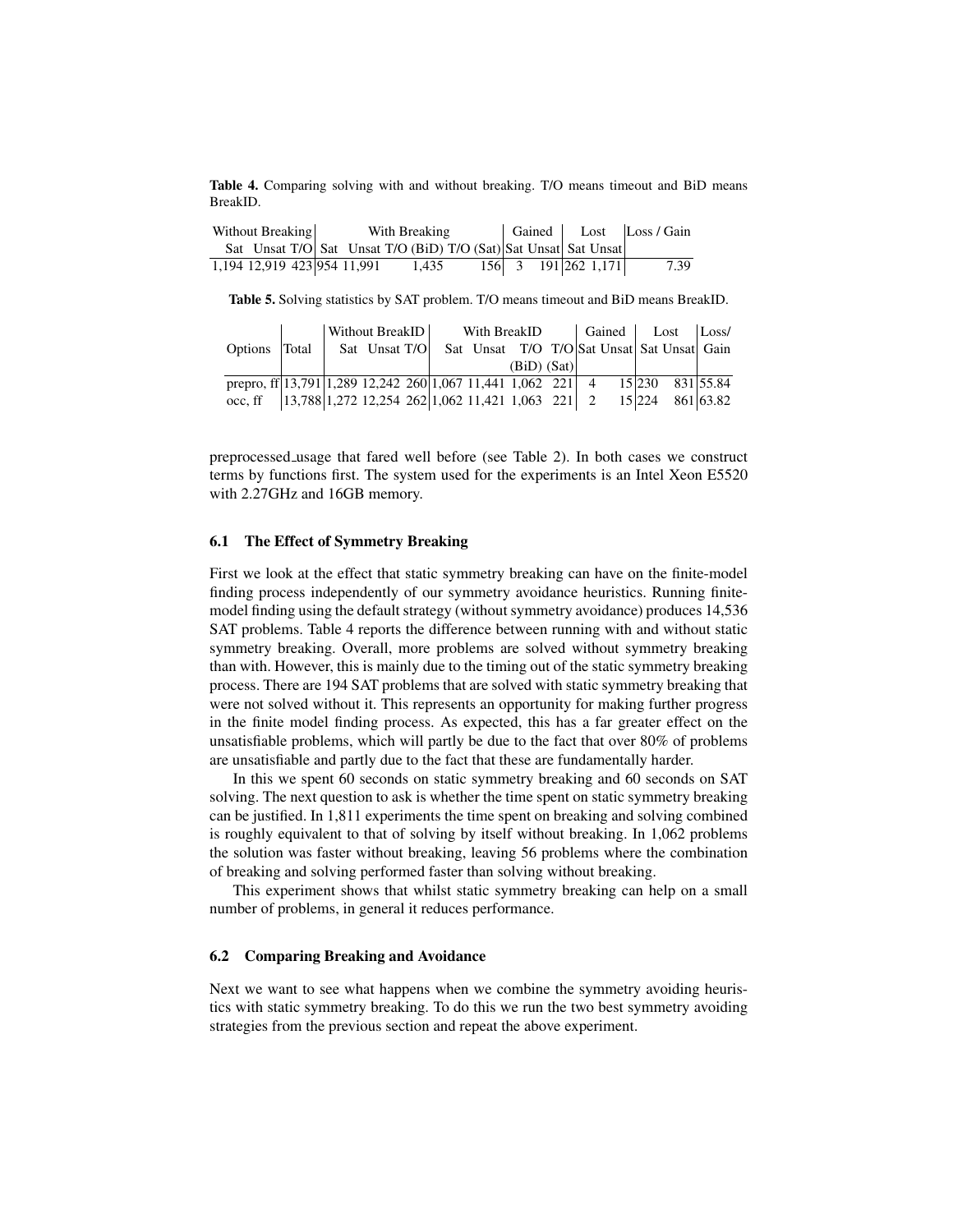Table 5 reports only 13,791 and 13,788 generated files. This is due to the time spent in symmetry avoidance. Compared to the baseline, there are fewer time-outs and solved unsatisfiable problems, but more satisfiable ones. The rate of time-outs (1,062 and 1,063) during symmetry breaking is also similar, which leads to a high number of lost solutions. However, the number of solutions gained by symmetry breaking over avoidance is significantly lower (19 and 17). This suggests that symmetry avoidance was already having a significant impact on solving times.

It is possible that the distinction between solutions gained and lost is too rough. Next we investigate the speed-ups in timing between problems of unsatisfiable solutions for pairs of symmetry-avoidance and symmetry-breaking options. We also restrict the problems to those where the model size is larger than the number of constants. In these cases, not all domain constants can be assigned to input constants which leaves room for the different symmetry orders with regard to functions. Table 6 shows the number of problems that were solved faster and slower. The time for BreakID includes the time taken for static symmetry breaking. Most timings were sufficiently close that jitter effects could tip the balance either way. For this reason all results within 2 seconds were excluded.

When applying BreakId, about 10% of the SAT problems cannot be processed within the 60 seconds time limit of the full input problem. This leads to a high ratio of problems lost due to symmetry breaking against the new solutions gained. There is also a consistent disparity in the gain/loss ratio between satisfiable and unsatisfiable problems. Two factors could contribute to this phenomenon. First, the separation into symmetry breaking and SAT solving comes with a significant overhead in parsing and duplication of data structures. Moreover, BreakId itself depends on the automorphism library saucy[5, 6] which leads to another duplication of data-structures. Second, we need to take the whole sequence of models generated into account. When BreakId times out already for small model sizes the larger model sizes are likely to follow. This artificially amplifies the number of lost unsatisfiable solutions. On the other hand, the satisfiable solutions depend more strongly on the heuristics of the SAT solver which leads to less predictable timings.

As a consequence, we compare the gains and losses between the baseline and the two symmetry orders as well. The baseline loses about 7 times as many problems as gained by symmetry breaking. Both the preprocessed and occurrence symmetry order retain a similar number of lost problems. Also the number of satisfiable problems gained is similar to the baseline. The main improvement of symmetry avoidance lies with the unsatisfiable lost problems where more than 90% of the problems gained versus the baseline can be recovered by the heuristics.

Most results are indistinguishable. Both symmetry avoidance options tend to speed solving up more than slowing it down when compared to the baseline, but they themselves are indistinguishable. Even without time-outs, symmetry breaking tends to be slower than symmetry avoidance. Combining symmetry breaking and symmetry avoidance mostly improves the solving times. Again there is no distinguishable difference between the two avoidance options.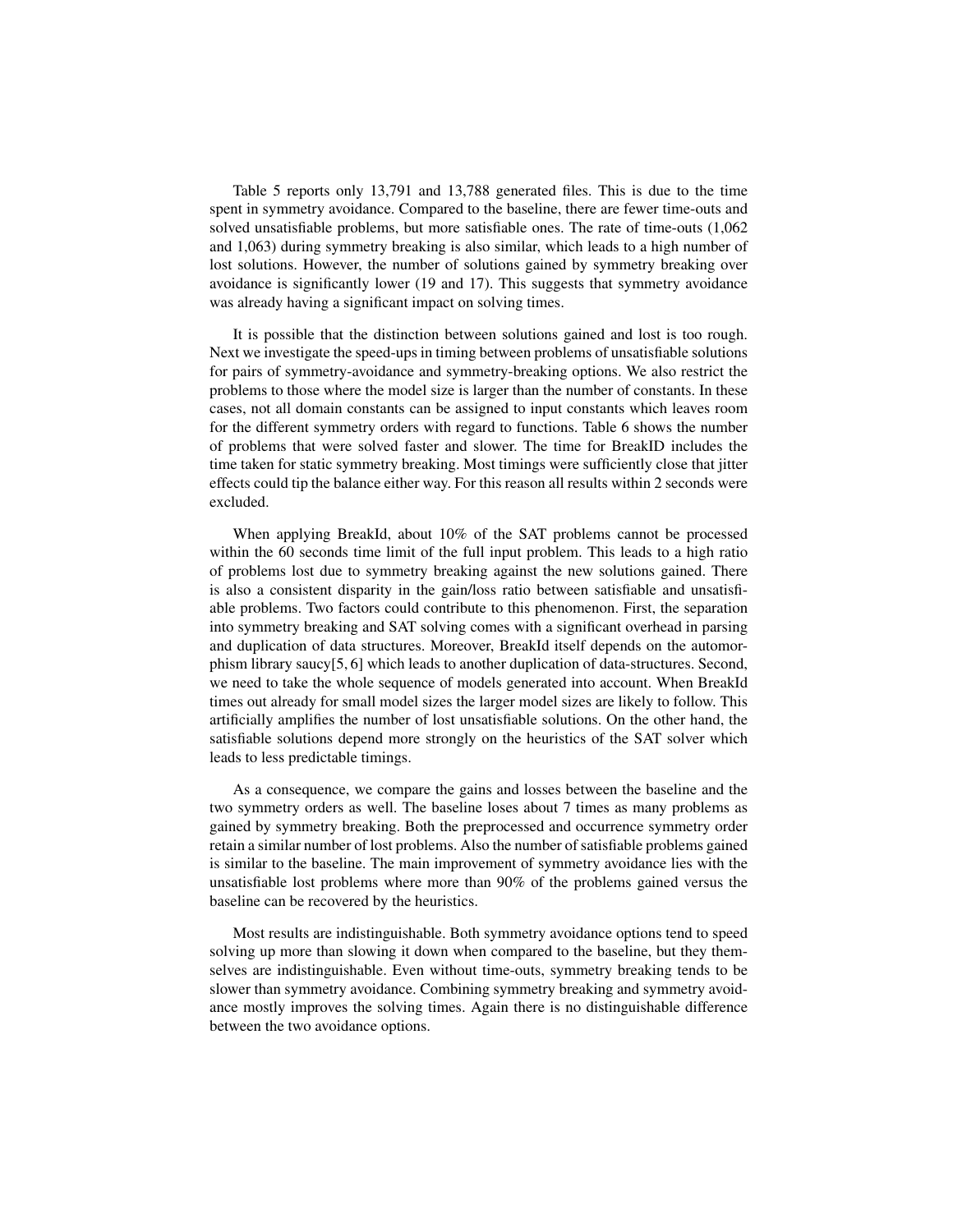|                                          | B                        | A slower than $B A$ faster than $B Too$ Close |       |       |
|------------------------------------------|--------------------------|-----------------------------------------------|-------|-------|
| baseline                                 | preprocessed, ff         | 147                                           | 16    | 1,063 |
| baseline                                 | occ, ff                  | 145                                           | 16    | 1,064 |
| preprocessed, ff                         | occ, ff                  |                                               |       | 1,640 |
| baseline                                 | baseline+BreakId         | 56                                            | 1,062 | 1,811 |
| preprocessed, ff                         | preprocessed, ff+BreakId | 13                                            | 408   | 1,139 |
| occ, ff                                  | preprocessed, ff+BreakId | 13                                            | 405   | 1,139 |
| baseline+BreakId                         | preprocessed, ff+BreakId | 279                                           |       | 877   |
| baseline+BreakId                         | occ, ff+BreakId          | 276                                           |       | 870   |
| preprocessed, ff+BreakId occ, ff+BreakId |                          |                                               |       | 1550  |

Table 6. Pairwise comparison of SAT problems with model size > number of constants

#### 6.3 Discussion

We summarise answers to our two initial research questions. Symmetry breaking can help solve more problems, but in the majority of cases, the cost of static symmetry breaking is higher than symmetry avoidance. When considered alongside symmetry avoidance, the benefits of symmetry breaking are more modest, suggesting that overall the effort of incorporating these techniques directly into the finite model finding process may not be worthwhile.

# 7 Conclusion and Future Work

In this paper, we have characterised the symmetry avoidance problem for MACEstyle finite model finding, suggested a number of sound heuristics for symmetry avoidance, and experimentally evaluated these heuristics. We found that some of these variations can significantly speed up the finite model finding process. Finally, we looked at whether directly identifying and breaking symmetries in the SAT problems would give any further improvements. In further work we would like to explore further heuristics and the correlation between the ordering heuristics and the signature of a problem.

*Acknowledgement.* We thank the anonymous reviewers for critically reading the paper and suggesting substantial improvements.

## References

- 1. F. A. Aloul, I. L. Markov, and K. A. Sakallah. Shatter: efficient symmetry-breaking for boolean satisfiability. In *Proceedings of the 40th Design Automation Conference, DAC 2003, Anaheim, CA, USA, June 2-6, 2003*, pp. 836–839, 2003.
- 2. G. Audemard and L. Henocque. The extended least number heuristic. In *Automated Reasoning, First International Joint Conference, IJCAR 2001, Siena, Italy, June 18-23, 2001, Proceedings*, pp. 427–442, 2001.
- 3. K. Claessen and A. Lillieström. Automated inference of finite unsatisfiability. *J. Autom. Reasoning*, 47(2):111–132, 2011.